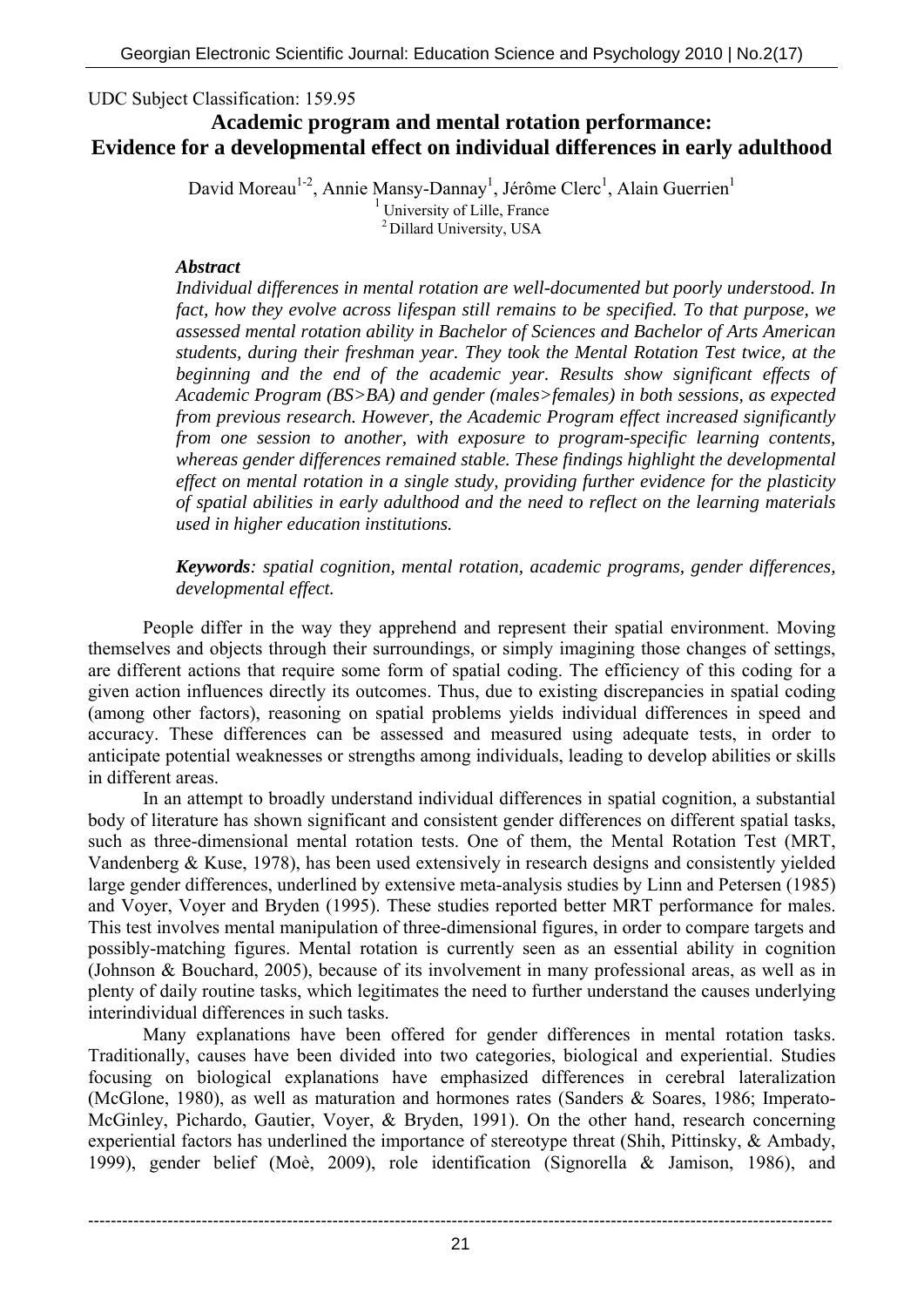socialization effects (Baenninger & Newcombe, 1989). However, most current theories agree for a combination of both (Halpern & Collaer, 2005).

 A growing amount of literature also suggests that some other factors, task-specific, contribute in yielding gender differences. Indeed, research has emphasized the role of cognitive strategies to explain them. According to some studies, males tend to use holistic strategies (rotating the whole figure); whereas females prefer analytic strategy, most often based on verbal cues (Jordan, Wuestenberg, Heinze, Peters, & Jaencke, 2002; Pezaris & Casey, 1991; Peters et al., 1995; Geiser, Lehmann, & Eid, 2006). The former strategy would be more efficient regarding both time and accuracy (Geiser et al., 2006), thus leading males to better overall performance. Besides, males and females could differ in their response strategies, females being more reluctant to guess (Kerkman, Wise, & Harwood, 2000; Peters, 2005; Voyer & Saunders, 2004; Hirnstein, Bayer, & Hausman, 2008). However, this assumption has failed to be confirmed by several studies (Delgado & Prieto, 1996; Masters, 1998).

 Although gender differences have been predominantly studied, they are by no means explaining most of the individual variance in mental rotation scores. In fact, they were shown to explain only a limited part of the variance in most studies (see for reviews Linn & Petersen, 1985; and Voyer, Voyer, & Bryden, 1995). Thereby, in an attempt to identify more precisely what underlies individual differences in mental rotation, many studies have also shown a relationship between professional activities, such as surgeon, pilot, dentist, engineer (see Halpern & Collaer, 2005, for a review), and mental rotation ability, or between mathematical and spatial abilities (Geary, 1999). In order to understand the origin of these differences, some experimenters have also assessed the relationship between academic program and mental rotation performance. Indeed, Casey and Brabeck (1989, 1990), as well as many other authors (Lehmann, Jüling, & Knopf, 2002; Lehman & Jüling, 2002; Peters et al., 1995), found a strong tie between academic program and mental rotation performance, mainly dissociating sciences and engineering on one hand, and arts, humanities and social sciences on the other, with the latter showing poorer overall performance.

 There is, however, little knowledge about why there are such differences between academic programs (Peters, Lehmann, Takahira, Takeuchi, & Jordan, 2006), and whether students engage in different academic programs depending on their spatial abilities (Casey et al., 1995), or develop these abilities through studying different materials. In fact, it seems likely that both explanations coexist and participate in yielding such differences.

 Our previous work has shown a significant effect of sport practice on performance in mental rotation tasks (Moreau, Mansy-Dannay, Clerc, & Guerrien, under review), underlining the plasticity of spatial cognitive processes. Thus, experience and non-specific training (i.e. sport training, not directly related to the task) led to an improvement in performance on a mental rotation task. In the present study, and following our previous finding, we expected individual differences to be shaped drastically by learning contents and materials. In order to test this hypothesis in the academic field, we drew a sample of undergraduate students in their freshman year, from Bachelor of Science (BS) and Bachelor of Arts (BA) programs. They took the MRT twice, at the beginning and at the end of the academic year. From past research on differences in academic programs, we expect to find better performance for BSs than BAs. However, this finding alone would not be of much interest, since it would not provide any new insight. Nevertheless, observing at what stage (first or second trial, that is, before or after being exposed to program-specific contents) differences emerge will provide greater heuristic impact. In fact, to confirm our hypothesis, we should find greater differences between BSs and BAs at the second trial (following one year of their program courses) than at the first trial. This would support the idea of an experiential factor in between-groups differences, and would underline the possibility of training students to develop general spatial skills decisive to their future professional paths.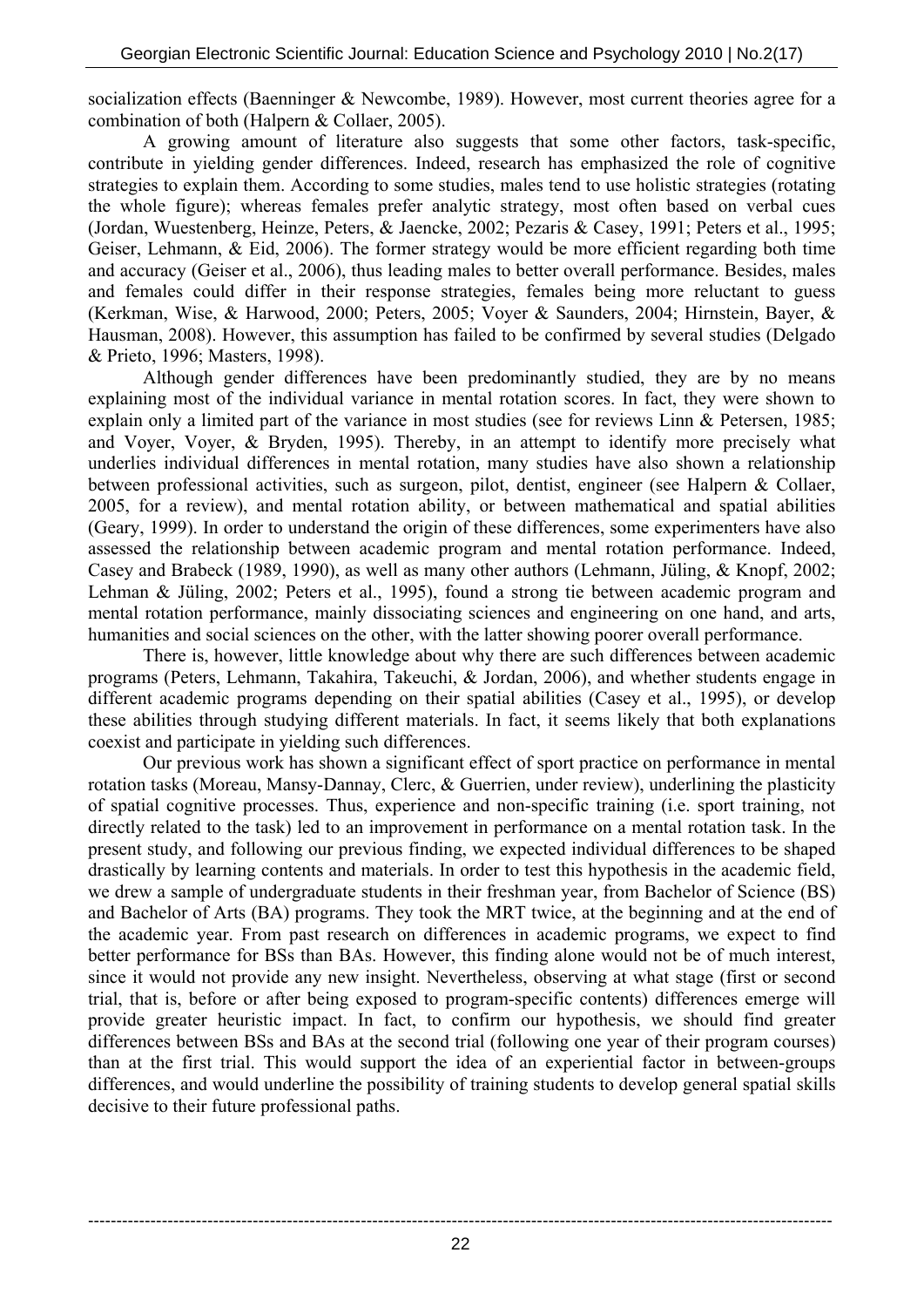### **Method**

**Participants.** 74 BAs (mean age: 18.8) and 59 BSs (mean age: 18.6) Dillard University students volunteered in this study. They all were undergraduates in their freshman year at the time of the experiment, and received no compensation for their participation. They were first tested at the beginning of the academic year, and took the same test again eight months later, at the end of the academic year. During this period, none of the courses the students followed was purposely intended to develop or improve spatial abilities. Besides, no feedback was given to the students after the first session, since this could affect the next one. Also, none of the participants took the MRT prior to the experiment, and none of them was explicitly aware of the present research' hypothesis.

**Material and procedure** All participants took the MRT-A redrawn from Vandenberg and Kuse (1978), provided by Peters and al. (1995). It includes 24 problems to solve, involving threedimensional geometric shapes such as Shepard and Metzler stimuli (1971, 1988). For each problem, there are two correct (rotated figures) and two incorrect answers (mirror-imaged figures). The test requires maintaining and manipulating mentally the presented figures with accuracy and speed. As recommended by Peters et al. (1995), we gave three minutes for each part, separated by a 4-minute break.

 Participants took the test in a quiet room and all received similar instructions about the task. Therefore, to the best of the experimenter knowledge, conditions were standardized throughout the entire experiment.

We used the same procedure as Peters et al. (1995) for scoring, giving one point only if both answers were correct, for each item. Thus, scores could range from 0 to 24.

#### **Results**

We present in this section MRT results for the first and the second sessions (at the beginning and at the end of the academic year, respectively).

**Pre-academic session.** According to the literature previously detailed in this paper, we expected better performance for BSs and for males in this session. Descriptive statistics are shown in Table 1. Indeed, BS students performed better than BAs regardless of gender and males performed better than females regardless of academic program. We observed a significant main effect for Academic Program ( $\eta^2$  = .16), and for Gender ( $\eta^2$  = .32). Also, distribution and variance homogeneity for each group were acceptable, with Kolmogorov-Smirnov and Levene's tests both being non significant.

|              |                 | Subgroups |           |    |       |           |
|--------------|-----------------|-----------|-----------|----|-------|-----------|
|              | <b>Sciences</b> |           |           |    |       |           |
|              |                 | Mean      | <b>SD</b> | N  | Mean  | <b>SD</b> |
| <b>Males</b> | າາ<br>ےں        | 14.60     | 2.33      | 35 | 11.60 | 3.10      |
| Females      | $\sim$          | 10.22     | 2.64      | 39 | 7.49  | 3.33      |

| Table 1: Mean MRT-A performance (out of 24), SD, and effect sizes for academic program |  |
|----------------------------------------------------------------------------------------|--|
| and gender (pre-academic session).                                                     |  |

Overall Academic Program Effect: df1/132, *F*=25.4, *p*<.0001, <sup>η</sup> *2* =.16 Overall Gender Effect: df1/132, *F*=62.4, *p*<.0001, <sup>η</sup> *2* =.32

 When combining the data in an ANOVA for the between subjects variables Academic Program [BS/BA] x Gender, we observed a significant effect of Academic Program (*F*=31.5, *p*<.0001,  $\eta^2$ =.20) and a significant effect of Gender (*F*=69.1, *p*<.0001,  $\eta^2$ =.35). However, the interaction Academic Program x Gender was not significant (*p*=.8). These results show that BSs performed better than BAs and males better than females, in this first session.

 These results highlight the fact that Sciences students revealed greater mental rotation ability than Arts students, even before they start following specific courses in their respective curriculum. But does this difference increase with exposure to different materials? Can mental rotation ability be trained and developed into adulthood?

----------------------------------------------------------------------------------------------------------------------------------- 23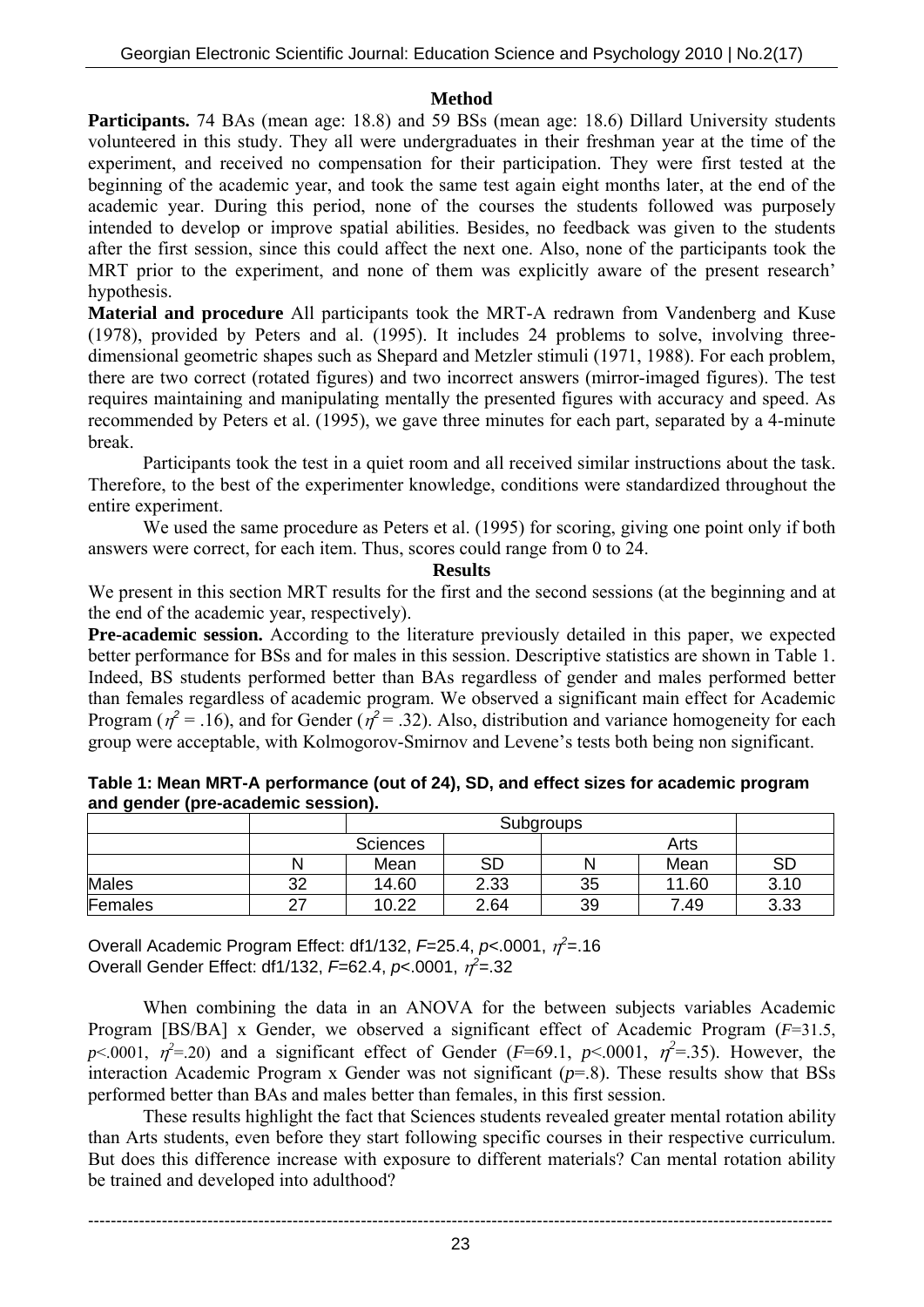**Post-academic session.** After a year following program requirements, the same students took the MRT-A for the second time. As observed previously, males performed better than females regardless of academic program, and BS students performed better than BAs. Descriptive statistics for each subgroup are shown in Table 2, including Academic program and Gender effects, as well as the corresponding effect sizes (all significant, with  $\eta^2 = .43$  and  $\eta^2 = .49$ , respectively). Furthermore, as one could expect due to the particular sensitivity of the task, the whole sample improved. Students gained on average .92 point on the overall score. BSs males gained 1.56, BSs females 1.45, whereas BAs males gained .60 and BAs females .30 on their MRT average scores. Besides, SD was reduced in each subgroup.

| Table 2: Mean MRT-A performance (out of 24), SD, and effect sizes for academic program |  |
|----------------------------------------------------------------------------------------|--|
| and gender (post-academic session).                                                    |  |

|              |    | Subgroups       |      |    |       |           |
|--------------|----|-----------------|------|----|-------|-----------|
|              |    | <b>Sciences</b> |      |    |       |           |
|              |    | Mean            | SD   | N  | Mean  | <b>SD</b> |
| <b>Males</b> | 32 | 16.16           | 1.71 | 35 | 12.20 | 2.40      |
| Females      | ົ  | 11.67           | 2.40 | 39 | 79:   | 2.48      |

Overall Academic Program Effect: df1/132, *F*=58.0, *p*<.0001, <sup>η</sup> *2* =.31 Overall Gender Effect: df1/132, *F*=82.5, *p*<.0001, <sup>η</sup> *2* =.39

 An ANOVA on these data revealed that both Academic Program and Gender variables showed a significant effect on MRT performance (respectively  $F=96.3$ ,  $p<.0001$ ,  $\eta^2=.43$ ; and *F*=124.3, *p*<.0001,  $\eta^2$ =.49). However, the interaction Academic Program x Gender did not show a significant effect. These results mean that, overall, BSs and males performed better than BAs and females in the MRT.

 When combining pre-academic and post-academic measures for the same students in a repeated measures ANOVA, we observed a significant effect of the Session [Pre-academic/Postacademic] on MRT performance ( $F=52.5$ ,  $p<.0001$ ,  $\eta^2=.29$ ). The interaction Session x Academic Program was significant ( $F=15.1$ ,  $p<0.001$ ,  $\eta^2=10$ ), but the interactions Session x Gender ( $F=.57$ ,  $p=0.45$ ,  $p^2=0.004$ ), and Session x Academic Program x Gender (*F*=.10, *p*=.75,  $p^2$ <.0001) were not. This means that BS students' improvements in performance were greater than BAs, whereas males and females progression were equivalent (see figure 1).



Figure 1: BSs and BAs MRT results in the pre-academic and the post-academic sessions (mean scores and standard deviations).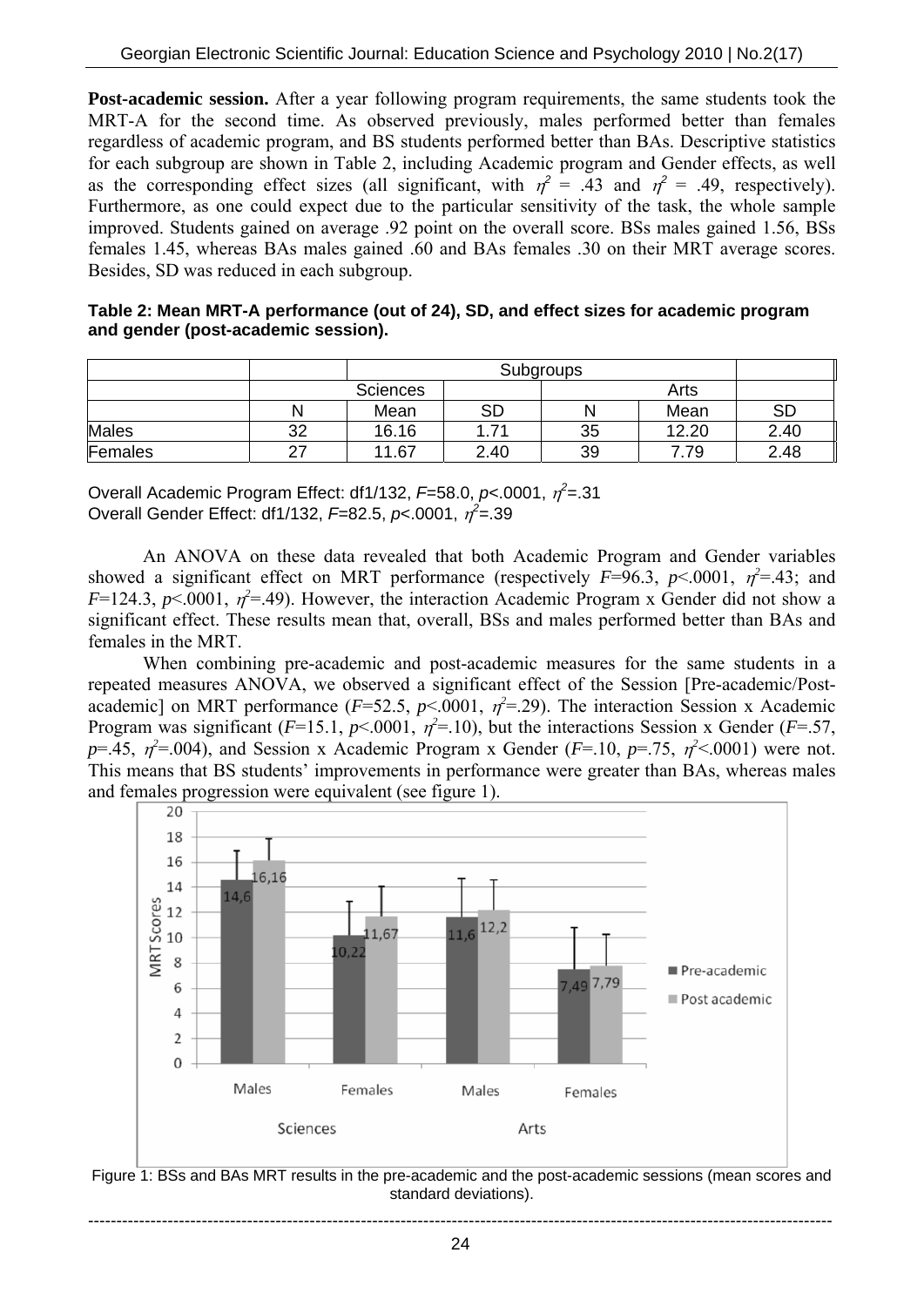### **Discussion**

 BS students outscored BAs on the MRT in both sessions. This main finding is in line with prior research on the relationship between academic program and MRT performance, and confirms our initial hypothesis. Means, SDs and effect sizes seem to be consistent with previous work by Peters et al. (2006), and we also observed gender differences that confirm a large body of evidence in the field.

 However, our central result on Academic Programs can lead to draw two opposite, yet nonexclusive, assumptions:

- Individuals with higher spatial abilities are attracted to activities they excel in, such as those involving spatial skills, and thus are more likely to choose BS programs;
- BS program courses favor the use of spatial abilities through specific content, thus leading students to develop and improve them.

A comprehensive interpretation of the available body of research led most researchers to agree for a combination of both factors (Quaiser-Pohl & Lehmann, 2002; Casey, Nuttall, & Pezaris, 1999). Along with this line of thought, our results show clearly the effects and interactions of pre-existing and experiential differences in a single study. We will detail below each significant result that has been found in the previous section.

 In the pre-academic session, we underlined the fact that BSs performed better than BAs, and that males outperformed females, both academic program and gender effects being significant. The results of this first session provided further evidence for correlation between academic program and MRT performance, confirming the existing literature on that matter (Casey & Brabeck1989, 1990; Peters et al., 1995; Lehmann, Jüling, & Knopf, 2002; Lehman & Jüling, 2002). These pretest data were also necessary to evaluate objectively the academic program effect. Thus, the fact that BSs performed better than BAs, even though they were not exposed to radically different materials at school prior to the first session (at least not distinctly), might indicate that BS students are attracted to Sciences because they are at ease with mental transformations of objects, among else. However, a question that is not directly answered by the studies previously mentioned is whether or not mental rotation ability evolves differently from one academic program to another, and thus whether it is improvable with specific contents. This can be a determining factor when considering how spatial abilities in general, and specifically mental rotation, have proved to be decisive in many professional occupations (see Halpern & Collaer, 2005, for a review). Data gathered from the postacademic session shed some new light on that particular issue.

 In the post-academic session, we expected an improvement in average scores, since the MRT has shown to be highly sensible to prior expositions (Peters et al., 1995). However, all samples could have improved rather similarly. This was not the case. BSs scores showed greater increase than BAs scores, regardless of gender. Although this could also mean that students with higher spatial abilities tend to develop them more easily, it is more likely to assume that the content they have been exposed to, in the classroom and outside (in their particular fields of interest), have actively participated in the development of their cognitive abilities, such as spatial abilities in the particular case of this study. Besides, it seems like training (indirect training, in this case, since students did not train on the MRT itself) tend to reduce interindividual variances (SDs decrease). A possible explanation is that it might be quite difficult for excellent performers to improve even slightly their performance, whereas even very little progression in lower performers' abilities on this kind of task can produce large changes in overall scores.

 However, one should be cautious when interpreting this set of data, especially concerning the identification of the specific variables involved. It should be noted that the increase in scores between the two testing sessions cannot be accounted for by academic exposure only. In fact, students' predispositions toward specific contents and materials favor, consciously or unconsciously, further attractiveness of similar tasks or situations. Thus, different influencing factors can be difficult to isolate, because they can influence and be influenced by mental rotation performance. We do not argue in support of a dichotomist view of mental rotation ability between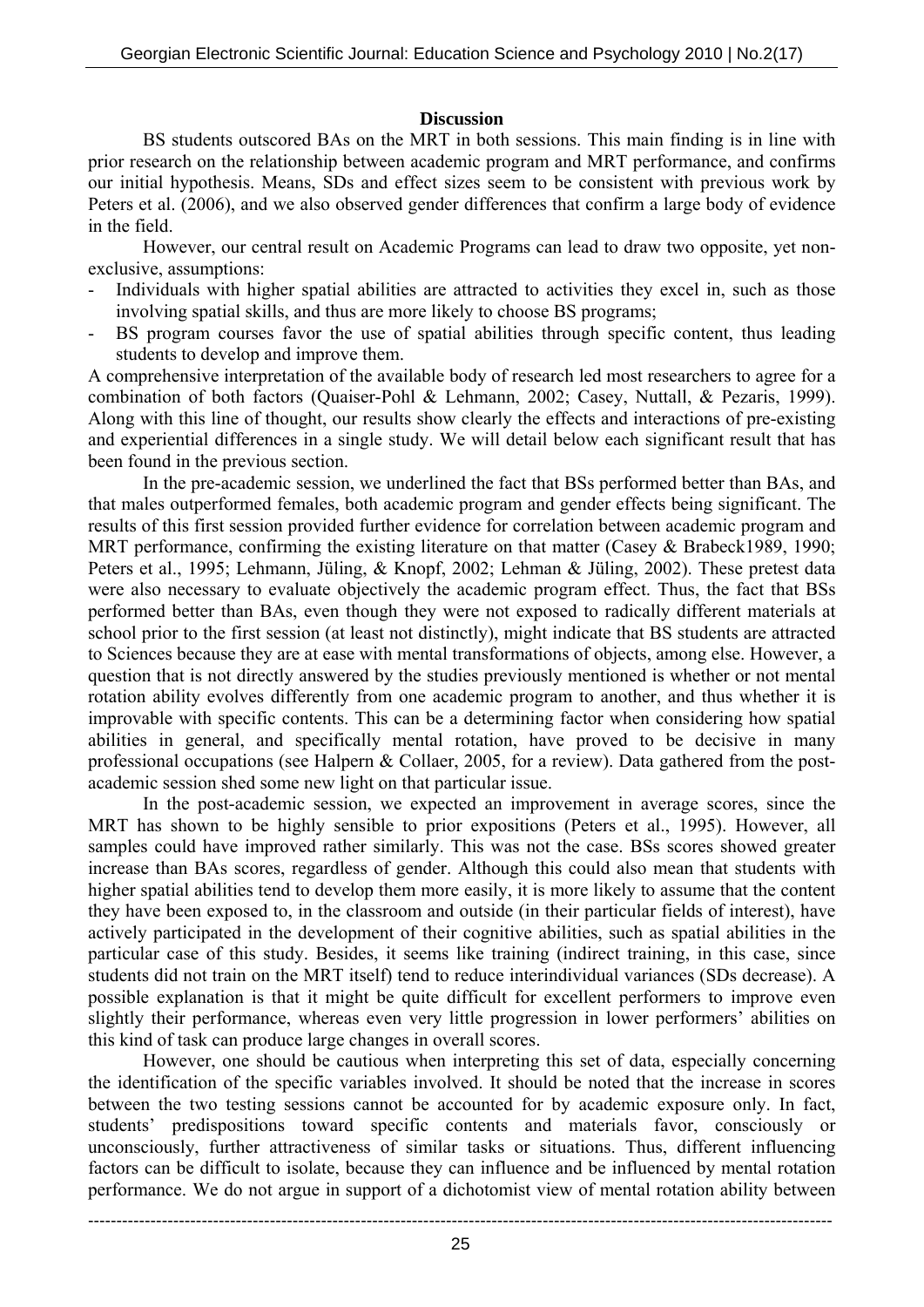biological and experiential (or environmental) variables. Rather, the intended purpose of this study is too precise the complexity of the interaction between different factors influencing individual differences, hence leading to put individual heterogeneity into perspective. Indeed, the truly interesting twist of the present study is that it goes against the determinist point of view sometimes surrounding individual differences in spatial cognition. Science students have greater mental rotation ability than Art students (and males show better performance than females), but this can be significantly reduced and overcome if specific material emphasize on that particular facet. Within academics, our results support specific educational actions, such as providing students with opportunities to develop their mental rotation ability, and more generally their spatial ability, through reasoning tasks implying such features.

 To conclude, higher spatial abilities in Science programs students seem to be a consequence of both the attractiveness of these programs for higher spatial ability students, but also a consequence of the impact of these programs' contents on students' development. Our findings show that complex and crucial abilities such as spatial ability can still be dramatically developed and improved into early adulthood, in line with recent findings in neuropsychology and neuroscience on human brain's plasticity. Further research will be needed to determine more precisely what kind of material and content shape spatial ability in higher education students, in order to optimize their learning processes and cognitive abilities, and thus match their professional ambitions with the upcoming world.

## **Acknowledgments**

This research was conducted while the first author was supported by a Fulbright fellowship.

Tables: 2 Figure: 1

### **References**

- 1. Baenninger, M., & Newcombe, N. (1989). The role of experience in spatial test performance: A meta-analysis. Sex Roles, 20, 327–344.
- 2. Casey, M. B. & Brabeck, M. M. (1989). Exceptions to the male advantage on a spatial task: Family handedness and college major as factors identifying women who excel. *Neuropsychologia, 27*, 689-696.
- 3. Casey, M. B. & Brabeck, M. M. (1990). Women who excel on a spatial task: Proposed genetic and environmental factors. *Brain and Cognition, 12*, 73-84.
- 4. Casey M. B., Nuttall, R. L., & Pezaris, E. (1999). Evidence in support of a model that predicts how biological and environmental factors interact to influence spatial skills. *Developmental Psycholology, 35*, 1237-1247.
- 5. Casey M. B., Nuttall, R. L., Pezaris, E. & Benbow, C. (1995). The influence of spatial ability on gender differences in math college entrance test scores across diverse samples. *Developmental Psychology, 31*, 679-705.
- 6. Delgado, A. R., & Prieto, G. (1996). Sex differences in visuospatial ability: Do performance factors play such an important role? *Memory & Cognition, 24*, 504–510.
- 7. Geary, D. C. (1999). Sex differences in mathematical abilities: Commentary on the mathfact retrieval hypothesis. *Contemporary Educational Psychology, 24*, 267-274.
- 8. Geiser, C., Lehmann, W., & Eid, M. (2006). Separating "rotators" from "nonrotators" in the Mental Rotation Test: A multigroup latent class analysis, *Multivariate Behavioral Research, 41*, 261-293.
- 9. Halpern, D. F. & Collaer, M. L. (2005). Sex differences in Visuospatial Abilities: More than Meets the Eye. In Shah, P. & Miyake, A. *The Cambridge Handbook of Visuospatial Thinking* (pp. 170-212). Cambridge University Press, New York.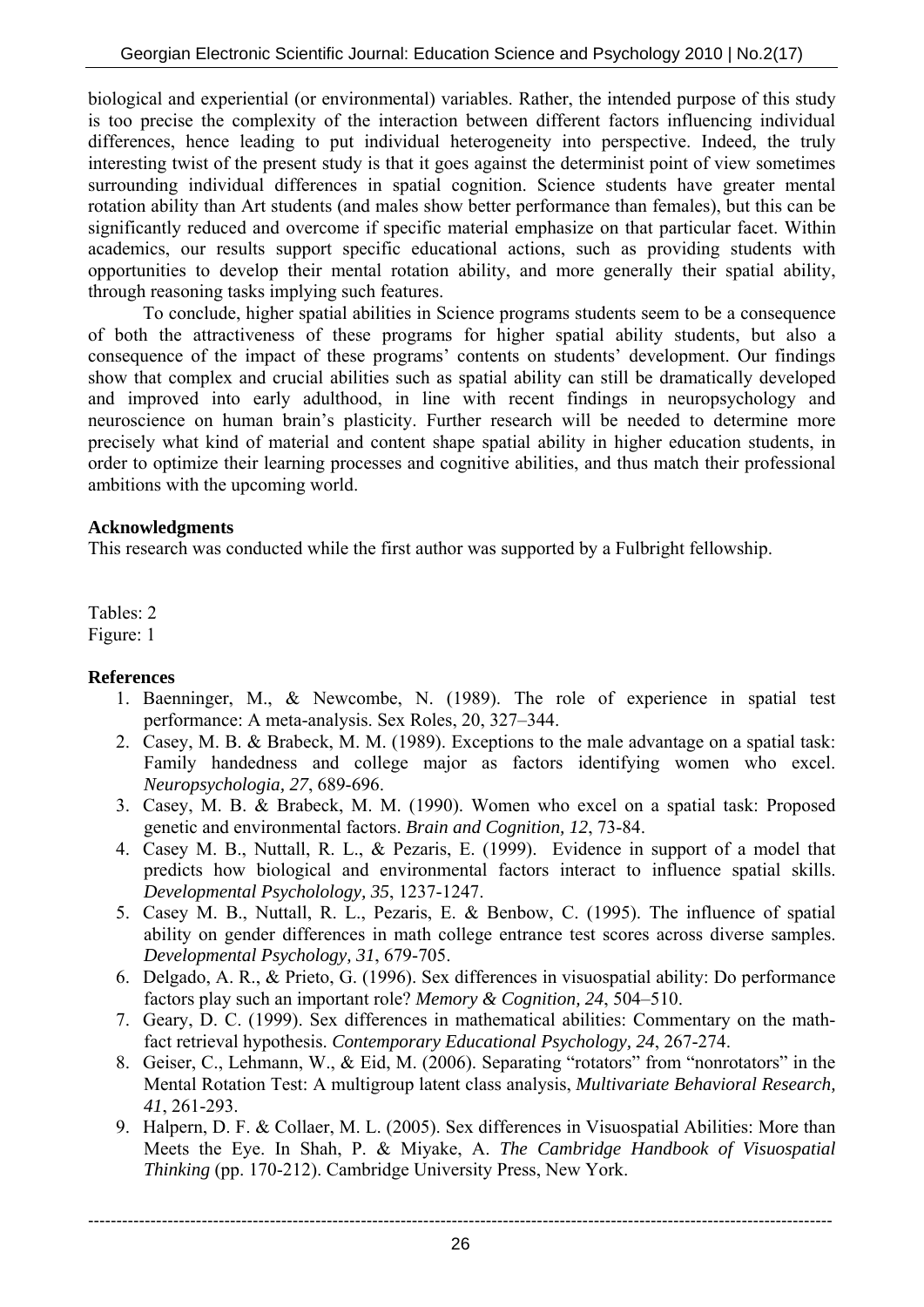- 10. Hirnstein, M., Bayer, U., & Hausmann, M. (2009). Sex-specific response strategies in mental rotation. *Learning and Individual differences, 19*, 225-228.
- 11. Johnson, W., & Bouchard Jr., T. J. (2005). The structure of human intelligence: It is verbal, perceptual, and image rotation (VPR), not fluid and crystallized. *Intelligence, 33,* 393−416.
- 12. Jordan, K., Wuestenberg, T., Heinze, H. J., Peters, M., & Jaencke, L. (2002). Women and men exhibit different cortical activation patterns during mental rotation tasks, *Neuropsychologia, 40*, 2397-2408.
- 13. Imperato-McGinley, J., Pichardo, M., Gautier, T., Voyer, D., & Bryden, M.P. (1991). Cognitive abilities in androgen insensitive subjects – Comparison with control males and females from the same kindred. *Clinical Endocrinology, 34*, 341–347.
- 14. Kerkman, D. D.,Wise, J. C.,&Harwood, E. A. (2000). Impossible "mental rotation" problems. A mismeasure of women's spatial abilities. *Learning and Individual Differences, 12*, 253–269.
- 15. Lehmann, W. & Jüling, I. (2002). Raumvorstellungsfähigkeit und mathematische Fähigkeiten: Unabhängige Konstrukte oder zwei Seiten einer Medaille? *Psychologie in Erziehung und Unterricht, 49,* 31-43.
- 16. Lehmann, W., Jüling, I., & Knopf, H. (2002). Allgemeine und domänenspezifische kognitive Leistungen: Eine vergleichende Untersuchung in mathematisch und sprachlich orientierten Gymnasien. *Zeitschrift für Pädagogische Psychologie, 16*, 29-41.
- 17. Linn, M., & Petersen, A. (1985). Emergence and characterization of sex differences in spatial ability: A meta-analysis. *Child Development, 56*(6), 1479-1498.
- 18. Masters, M. S. (1998). The gender difference on the Mental Rotations test is not due to performance factors. *Memory & Cognition, 26,* 444–448.
- 19. McGlone, J. (1980). Sex differences in human brain asymmetry: A critical survey. *Behavioral and Brain Sciences, 3*(2), 215–263.
- 20. Moè, A. (2009). Are males always better than females in mental rotation? Exploring a gender belief explanation. *Learning and Individual differences*, *19*, 21-27.
- 21. Moreau, D., Mansy-Dannay, A., Clerc, J., Guerrien, A. (under review). Spatial ability and motor performance: Assessing mental rotation processes in elite and novice athletes.
- 22. Peters, M. (2005). Sex differences and the factor of time in solving Vandenberg and Kuse mental rotation problems. *Brain and Cognition, 57*, 176–184.
- 23. Peters, M., Laeng, B., Latham, K., Jackson, M., Zaiyouna, R., & Richardson, C. (1995). A redrawn Vandenberg and Kuse Mental Rotations Test: Different versions and factors that affect performance. *Brain and Cognition, 28*, 39-58.
- 24. Peters, M., Lehmann, W., Takahira, S., Takeuchi, Y., & Jordan, K. (2006). Mental rotation test performance in four cross-cultural samples  $(N = 3367)$ : Overall sex differences and the role of academic program in performance. *Cortex: A Journal Devoted to the Study of the Nervous System and Behavior*, *42*(7), 1005-1014.
- 25. Pezaris, E. & Casey, M. B. (1991). Girls who use "masculine" problem-solving strategies on a spatial task: proposed genetic and environmental factors. *Brain and Cognition, 17*, 1-22.
- 26. Quaiser-Pohl, C. & Lehmann, W. (2002). Girls' spatial abilities: Charting the contributions of experiences and attitudes in different academic groups. *British Journal of Educational Psychology, 72*: 245-260, 2002.
- 27. Sanders, B., & Soares, M.P. (1986). Sexual maturation and spatial ability in college students. *Developmental Psychology, 22*, 199–203.
- 28. Shepard, R.N., & Metzler J. (1971). Mental rotation of three dimensional objects. *Science, 171*, 701-703.
- 29. Shepard, S., & Metzler, D. (1988). Mental rotation: Effects of dimensionality of objects and type of tasks. *Journal of Experimental Psychology: Human Perception and Performance, 14*, 3–11.
- 30. Shih, M., Pittinsky, T.L., & Ambady, N. (1999). Stereotype susceptibility: Identity salience and shifts in quantitative performance. *Psychological Science, 10*, 80–83.

-----------------------------------------------------------------------------------------------------------------------------------